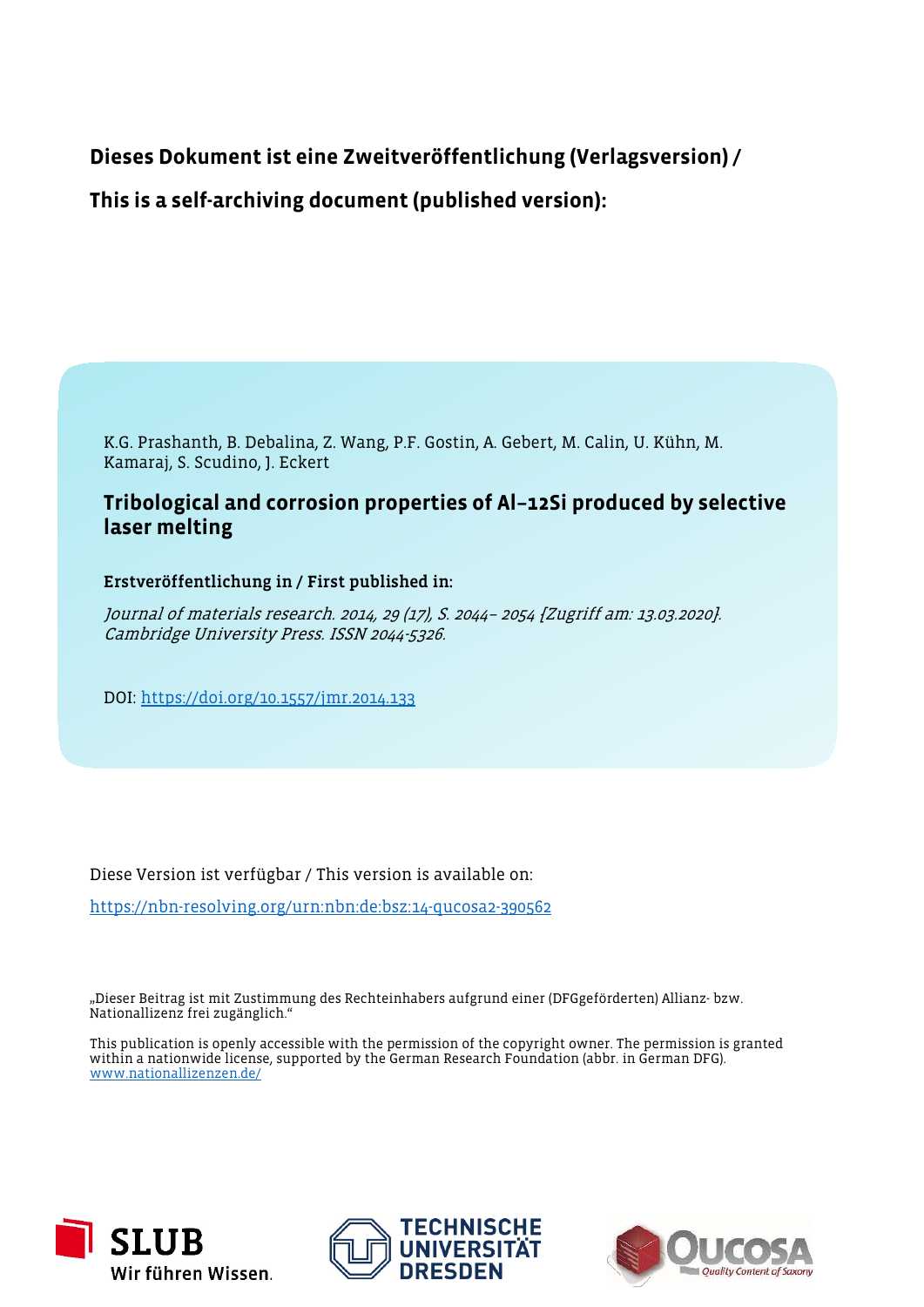# Tribological and corrosion properties of Al–12Si produced by selective laser melting

K.G. Prashantha)

IFW Dresden, Institut für Komplexe Materialien, Dresden D-01171, Germany

B. Debalina

Department of Metallurgical and Materials Engineering, Indian Institute of Technology Madras, Chennai 600036, India

Z. Wang, P.F. Gostin, A. Gebert, M. Calin, and U. Kühn IFW Dresden, Institut für Komplexe Materialien, Dresden D-01171, Germany

#### M. Kamaraj

Department of Metallurgical and Materials Engineering, Indian Institute of Technology Madras, Chennai 600036, India

S. Scudino

IFW Dresden, Institut für Komplexe Materialien, Dresden D-01171, Germany

J. Eckert

IFW Dresden, Institut für Komplexe Materialien, Dresden D-01171, Germany; and TU Dresden, Institut für Werkstoffwissenschaft, Dresden D-01062, Germany

(Received 6 April 2014; accepted 2 June 2014)

The effect of annealing on the tribological and corrosion properties of Al–12Si samples produced by selective laser melting (SLM) is evaluated via sliding and fretting wear tests and weight loss experiments and compared to the corresponding material processed by conventional casting. Sliding wear shows that the as-prepared SLM material has the least wear rate compared to the cast and heat-treated SLM samples with abrasive wear as the major wear mechanism along with oxidation. Similar trend has also been observed for the fretting wear experiments, where the as-prepared SLM sample displays the minimum wear loss. On the other hand, the acidic corrosion behavior of the as-prepared SLM material as well as of the cast samples is similar and the corrosion rate is accelerated by increasing the heat treatment temperature. This behavior is due to the microstructural changes induced by the heat treatment, where the continuous network of Si characterizing the as-prepared SLM sample transforms to isolated Si particles in the heat-treated SLM specimens. This shows that both the wear and corrosion behaviors are strongly associated with the change in microstructure of the SLM samples due to the heat-treatment process, where the size of the hard Si particles increases, and their density decreases with increasing annealing temperature.

#### I. INTRODUCTION

Al–Si alloys are of considerable interest due to their useful properties, including low density, good castability, wear and corrosion resistance, weldability, machinability etc.1–<sup>3</sup> Because of these properties, Al–Si alloys find their application as engineering components in automotive and aerospace industries.<sup>4,5</sup> The service life of an engineering component depends on several factors, such as environmental conditions, service temperature etc.<sup>6,7</sup> The tribological and corrosion properties have influential effects on the durability of the components, especially in automotive

applications like pistons, cylinder heads etc. $8.9$  It has been reported by several authors that the wear resistance of the components are directly related to the hardness of the material $10^{-12}$  and that the wear resistance of materials, such as Al–Si alloys, can be enhanced by several methods, including grain refinement, surface coatings, alloying addition etc.<sup>13,14</sup> The presence of hard Si particles in the Al–Si alloys leads to superior wear resistance and their amount, size, morphology, and distribution have a remarkable impact on the tribological properties. $15-19$ 

Refinement of the microstructure can be carried out by several ways, such as through the addition of grain refiners or by rapid quenching of the melt.<sup>20,21</sup> Among the advanced processing routes, selective laser melting (SLM) not only offers the possibility to produce parts with extremely complex and intricate geometries, but also

Downloaded from https://www.cambridge.org/core. SLUB Dresden, on 13 Mar 2020 at 13:28:21, subject to the Cambridge Core terms of use, available at https://www.cambridge.org/core/terms. https://doi.org/10.1557/jnn:2014.133 Downloaded from https://www.cambridge.org/core. SLUB Dresden, on 13 Mar 2020 at 13:28:21, subject to the Cambridge Core terms of use, available at https://www.cambridge.org/core/terms. https://doi.org/10.1557/jmr.2014.133

a)Address all correspondence to this author.

e-mail: k.g.prashanth@ifw-dresden.com, kgprashanth@gmail.com DOI: 10.1557/jmr.2014.133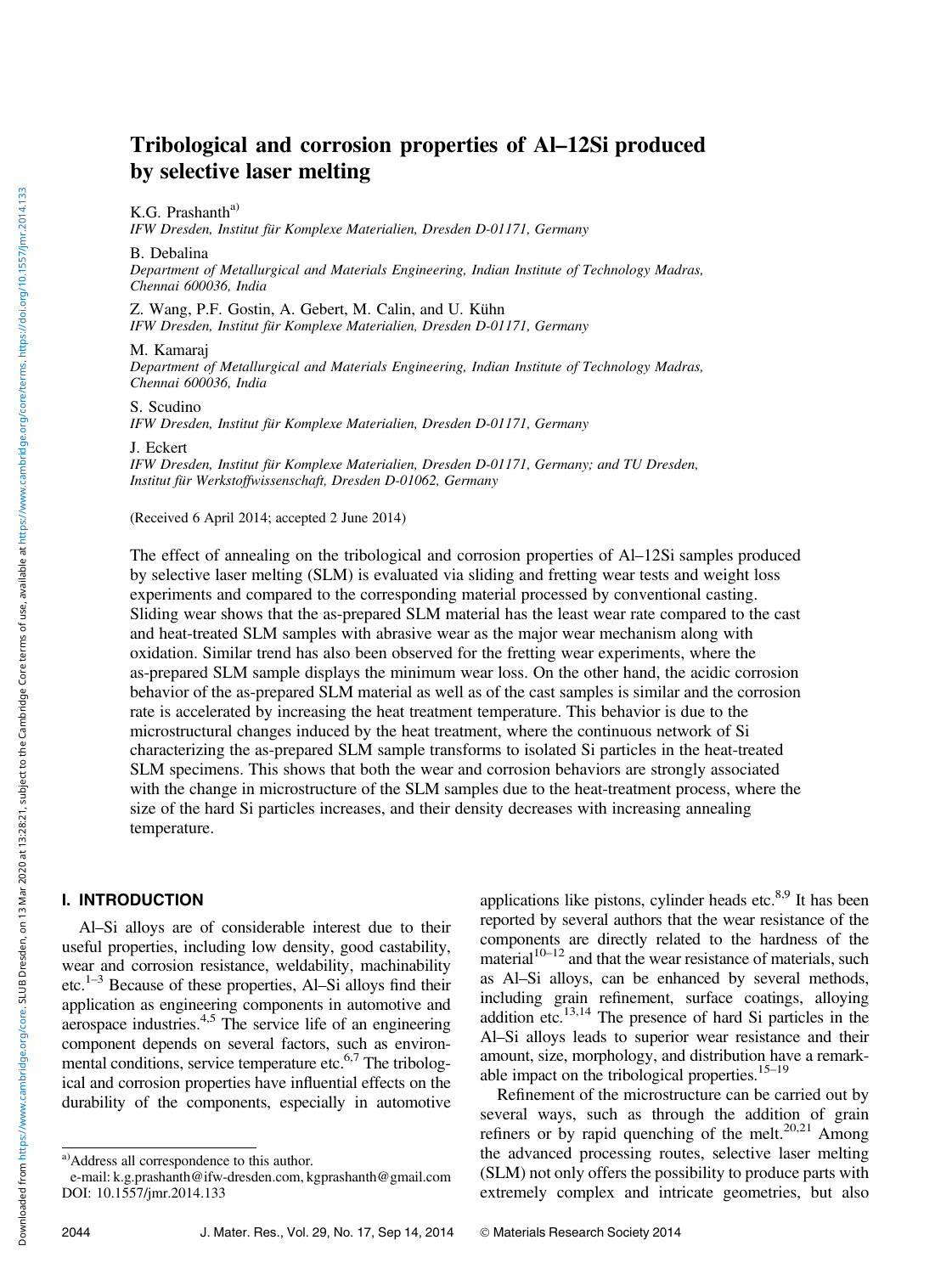induces cooling rates as high as  $1 \times 10^5$  K/s, which permit the production of bulk materials with very fine microstructures or even bulk metallic glasses.<sup>1,22–26</sup> For example, Al–12Si samples produced by SLM display an extremely fine microstructure and remarkable mechanical properties, including yield strength four times higher than the corresponding conventionally cast material<sup>25</sup> with good weldability.<sup>2</sup>

Some applications of Al-based alloys involve their exposure to acidic environments.<sup>28</sup> Hence, the knowledge on the corrosion resistance of Al-based alloys in acidic conditions becomes a prerequisite. Previous studies showed that Al-based alloys are passive in halide-free aqueous electrolytes with pH values between 4.0 and  $8.5^{29,30}$  In this pH range, the Al-based alloys generally form a passive stable  $Al_2O_3$  layer. The oxide film is self-healing and any mechanical abrasion or damage of the surface film does not lead to the corrosion of the underlying alloy.<sup>31</sup> However, aluminum suffers from severe corrosion in nitric acid environments. The corrosion rate of Al in  $HNO<sub>3</sub>$  is in the order of 4.0 mm/y in the concentration range of 20–40%  $HNO<sub>3</sub>$  (0.01–1 M  $HNO<sub>3</sub>$ ) at room temperature.<sup>28</sup>

The present manuscript focuses on the tribological and corrosion properties of the Al–12Si samples produced by SLM. Sliding wear, fretting wear, and corrosion tests were carried out on as-prepared and annealed Al–12Si SLM samples and the results are compared with the same material produced by casting. The sliding wear rates are also compared with the data available in the literature to evaluate the wear resistance of the SLM samples. The influences of the microstructure in terms of Si size and distribution on the wear and corrosion properties are discussed in detail.

### II. EXPERIMENTAL

Cylindrical rods of 10 mm diameter and 15 mm length for wear experiments and square plates of 3 mm length, 3 mm width, and 2 mm thickness for corrosion experiments with nominal composition of Al–12Si (wt.%) have been produced by SLM (for details about SLM processing see Ref. 25). Heat-treatment of the SLM samples was carried out at 473, 573, 623, 673, and 723 K for 6 h under argon atmosphere. For comparison purposes, cylindrical Al–12Si rods and bars were also prepared by graphite mold casting.

Sliding wear tests were carried out according to the ASTM G 99-05 standard at room temperature and in ambient atmospheric conditions using a pin-on-disc test device. A disc of 45 mm diameter and 13 mm thickness made of hard-faced stainless steel is used against the Al–12Si flat head pins of 9 mm diameter and 12 mm height. The tests were performed at constant load (10 N) with a sliding speed of 1 m/s for 30 min. The wear rate was evaluated by $32$ 

$$
Q_s = \frac{V_s}{L_s} \quad , \tag{1}
$$

where  $Q_s$  is the wear rate,  $L_s$  the sliding distance,  $V_s$  the sliding volume loss, and the subscript 's' indicates sliding. The volume loss  $(V_s)$  can be expressed by the Archard equation  $as<sup>33</sup>$ 

$$
V_{\rm s} = \frac{kWL_{\rm s}}{H} \quad , \tag{2}
$$

where  $k$  is the wear coefficient,  $W$  the applied load, and  $H$ the hardness of the material. The volume loss was calculated from the wear loss determined by measuring the weight of the flat head pins before and after the tests. The sliding distance is given by  $L_s = 2\pi r_s v_s t_s$ , where  $r_s$  is the radius of the wear track  $(22.5 \text{ mm})$ ,  $v_s$  is the speed expressed in rounds per minutes (450 rpm), and  $t_s$  is the time (30 min).

Fretting wear tests were carried out according to the ASTM-D5706-97 and ASTM-D5707-97 standards using an OPTIMOL SRV device (Munich, Bavaria, Germany). In these tests, a steel ball (G-Cr 15) with 10 mm diameter is impended against a disk type fretting wear test rig (made of the Al–12Si samples) with a point contact mode. A preload of 5 N is firstly applied for 30 s and then the tests are carried out using a load of 10 N for 30 min with a frequency of 50 Hz and half-amplitude of  $100 \mu m$ . The fretting wear volume was evaluated by  $34$ 

$$
V_{\rm f} = h^2 (3R_{\rm f} - h)/3 \quad , \tag{3}
$$

where  $V_f$  is the volume loss, h is the depth of the fretting scar, and the subscript 'f' indicates fretting.  $R_f$  is equal to  $(T^2 + h^2)/2h$  and  $T = (d_1 \times d_2)^{-0.5}/2$ , where  $d_1$  and  $d_2$  are the principal diameters of the wear surface that take into account any deviation from perfect circular shape of the fretting scar.

For the immersion corrosion experiments, the square shaped plates were polished using SiC paper from 400 down to 4000 grit and subsequently polished using 3  $\mu$ m and 0.25 um diamond suspensions. The samples were cleaned with ethanol and the initial weight as well as the dimensions of the samples was measured. The samples were then immersed in  $0.01$  M,  $0.1$  M, and  $1$  M HNO<sub>3</sub> solutions. The samples were removed from the acidic solution every 24 h, subsequently rinsed with distilled water, dried in hot air and then weighed, and re-immersed in the acidic solution again for additional 24 h. The corrosion products were not removed intentionally at any of the intermediate stages. They were removed only after the last measurement for microscopic investigations. A Mettler Toledo AX205 analytical balance (Gießen, Hesse, Germany) with the smallest increment of 0.01 mg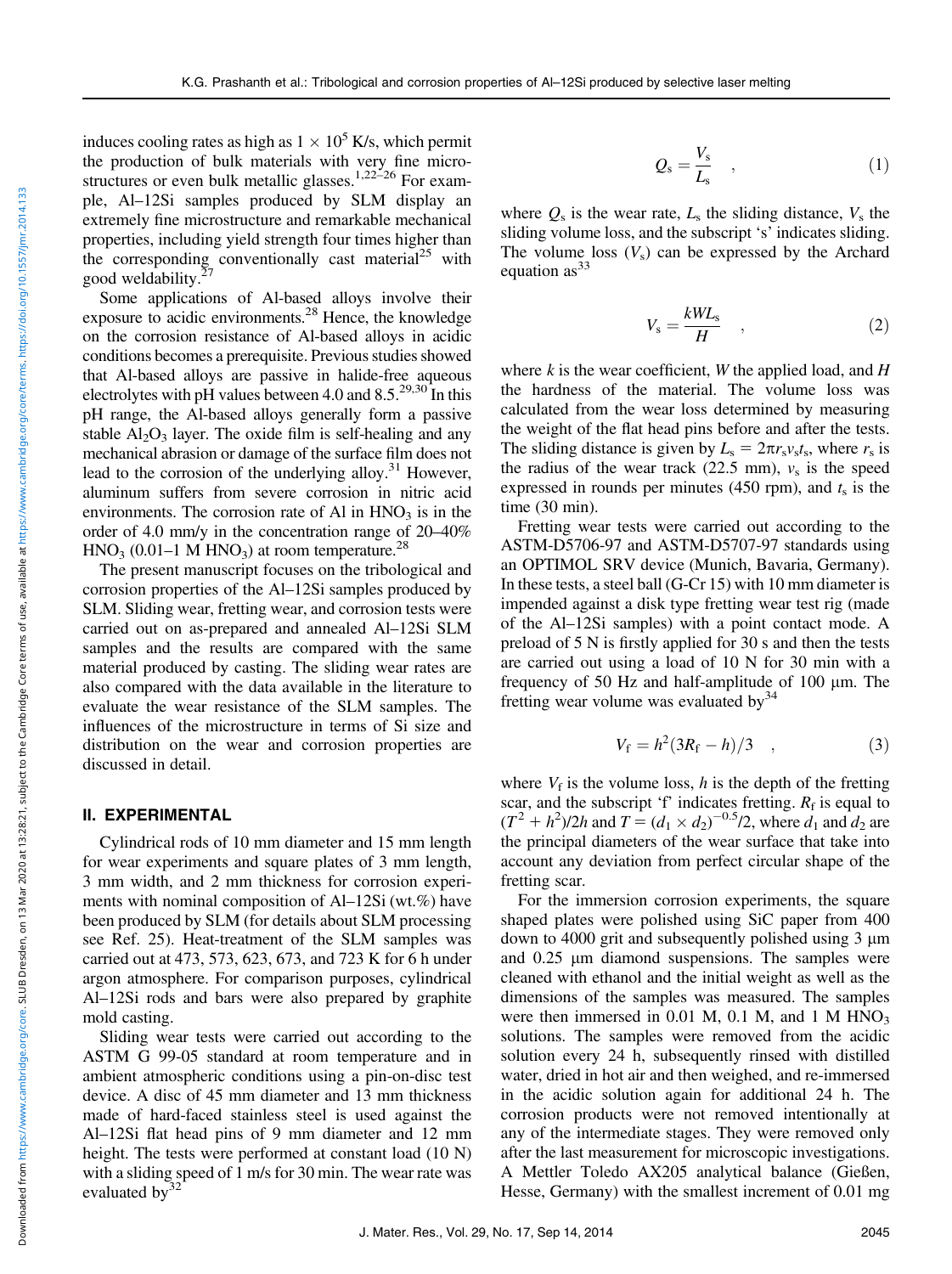optical microscopy (OM) using a VHX-2000 digital microscope (Neu-isenburg, Hesse, Germany) and by scanning electron microscopy (SEM) using a Gemini 1530 microscope (Göttingen, Lower Saxony, Germany) equipped with an energy-dispersive x-ray spectroscopy (EDX) setup. The Vickers hardness of the specimens was measured by means of a computer-controlled Struers Duramin 5 testing machine (Willich, North Rhine-Westphalia, Germany) using an applied load of 0.1 N for 10 s.

## III. RESULTS

The detailed characterization of the Al–12Si samples produced by SLM has been reported elsewhere.<sup>25</sup> Therefore, only the key microstructural features are given here. The microstructure of the SLM Al–12Si material consists of an extremely fine Al-rich cellular structure along with residual ultrafine-grained Si at the cellular boundaries  $[Fig. 1(a)]$ . This is in contrast to the corresponding cast material [Fig. 1(b)], which displays the typical hypoeutectic Al–Si structure consisting of primary a-Al and Al–Si eutectic. The microstructure of the SLM samples is significantly changed by annealing [Figs. 1(c) and 1(d)]. More specifically, the average size of the Si particles increases exponentially (full red circles in Fig. 2) and their number decreases with increasing annealing temperature.<sup>25</sup> This

corresponds to an increase of the Si weight fraction from 1 wt.% for the as-prepared SLM material to 8 wt.% for the SLM sample heat treated at 723 K. $^{25}$  Finally, the SLM sample annealed at 723 K exhibits a composite-like microstructure consisting of micrometer-sized Si particles dispersed in the Al matrix [Fig. 1(d)].

Under such conditions of varying size, shape, and density of the Si particles, examining the wear and corrosion properties of the as-prepared and annealed Al–12Si SLM samples is of primary interest because the hard Si particles play a significant role in dictating the wear properties and their distribution affects the corrosion properties of the Al–Si alloys.

## A. Sliding wear

The wear rate, Vickers hardness, and size of the Si particles of the Al–12Si samples prepared by SLM are shown in Fig. 2 as a function of the annealing temperature along with the corresponding values of the as-cast Al–12Si material. The wear rate is at the minimum for the as-prepared SLM sample (300 K) and then it increases with increasing annealing temperature, following an exponential form very similar to the behavior shown by the size of the Si particles in the same temperature range.

Figure 3 presents the wear tracks observed by SEM for the cast and as-prepared SLM materials and for the SLM samples annealed at 573 and 723 K after the sliding wear tests. The red arrows in the SEM images mark the sliding direction. The cast sample shows a very irregular surface morphology [Fig. 3(a)]. During the sliding wear test, the

2046 J. Mater. Res., Vol. 29, No. 17, Sep 14, 2014

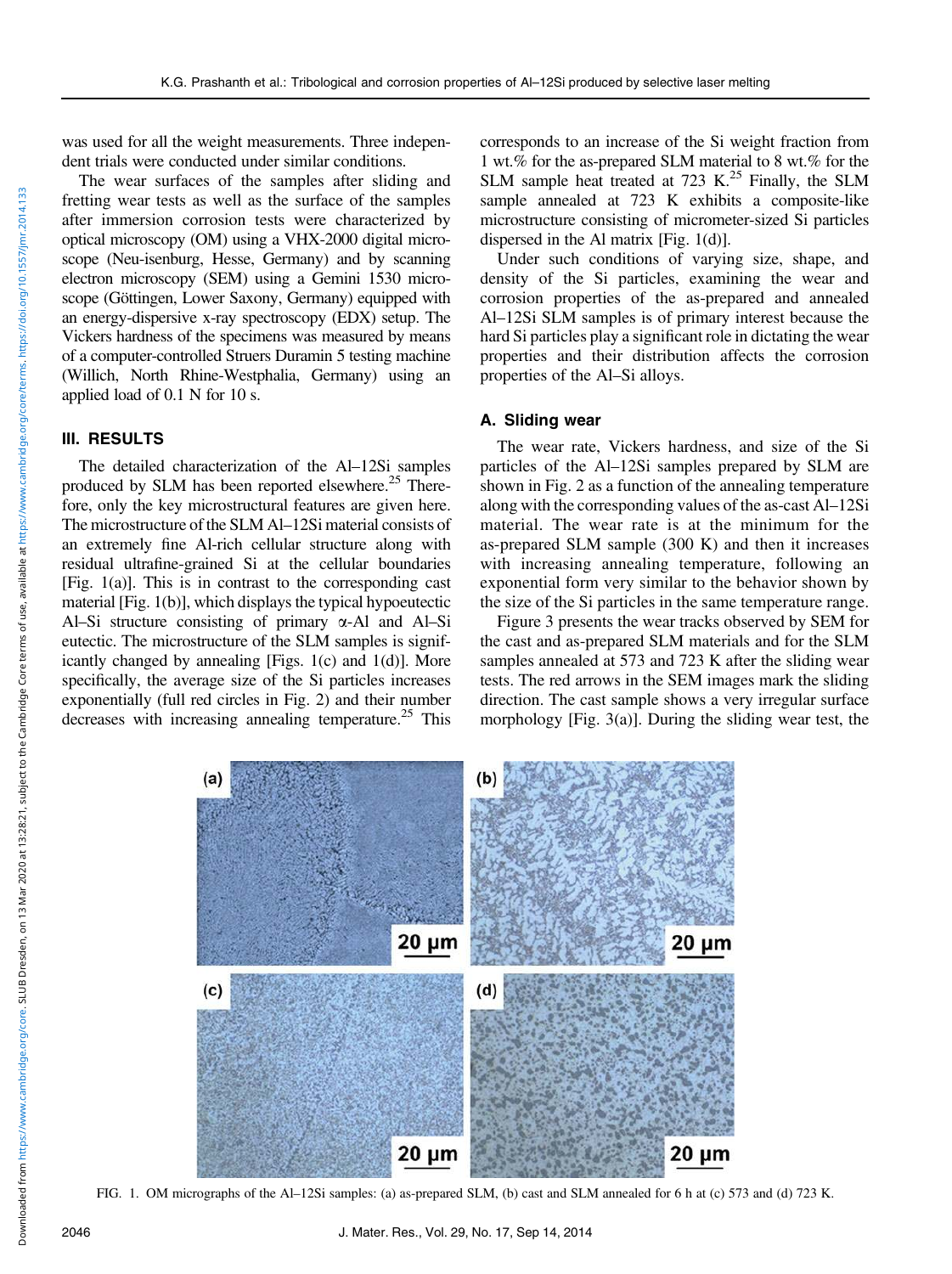pin induces a large strain level in the soft Al matrix at the contact surfaces. Due to such a strain, surface and subsurface cracks are formed.<sup>35,36</sup> Such cracks lead to the delamination of the surface, as observed in Fig. 3(a), and hence to significant material removal. In addition, aluminum oxide particles were also observed by EDX composition analysis (not shown here) along with plastic deformation due to the traction of the pin surface on the hard steel counter disc.<sup>35</sup> The sliding of the pin against the disc promotes a strong temperature rise at the surface of the pin, leading to the preferential oxidation of the surface. $35-38$  The abrasion of the pin surface is marked by



FIG. 2. Sliding wear rate (v), average size of the Si particles  $(\lambda)$  and the Vickers hardness (v) for the Al–12Si cast, as-prepared SLM  $(300 K)$  and SLM samples annealed at different temperatures.

the presence of plowing grooves, as observed in Fig. 3(a). These findings indicate that the wear of the Al–12Si cast sample is mainly due to the following three mechanisms: abrasive component, delamination, and oxidative wear.<sup>38,39</sup>

The wear tracks of the as-prepared SLM sample are shown in Fig. 3(b). The wear tracks are shallow compared to the wear tracks of the cast sample [Fig. 3(a)], indicating that reduced wear occurs in this sample. The wear surface also shows the presence of oxide particles and delamination cracks but no significant delamination of the layers is observed. This is because the delamination cracks cannot transform to a delamination layer due to the higher hardness of the as-prepared SLM sample compared to the cast counterpart.

Selective oxidation of Al is also observed along the worn surface of the as-prepared SLM sample [Fig. 3(b)]. The presence of oxygen along the wear tracks suggests that the oxidative wear mechanism is prevailing in this sample. As the oxides are generally harder than the matrix, they may improve the wear resistance of Al alloys.<sup>37</sup> However, both the cast and as-prepared SLM samples show the presence of oxidation; therefore, the individual contribution of the oxides on the wear performance can be neglected in the present context. Consequently, the major wear mechanisms operating in the as-prepared SLM sample are abrasive component and oxidation wear.  $38-40$ 

The wear tracks of SLM sample annealed at 573 K [Fig. 3(c)] show deep abrasive grooves due to plowing caused by the hard steel counter disc. Such wear morphology is very different compared to the as-prepared SLM material [compare Figs. 3(b) and 3(c)], suggesting



FIG. 3. SEM images of the wear tracks after the sliding wear tests for the Al–12Si samples: (a) cast, (b) as-prepared SLM and SLM annealed at (c) 573 and (d) 723 K.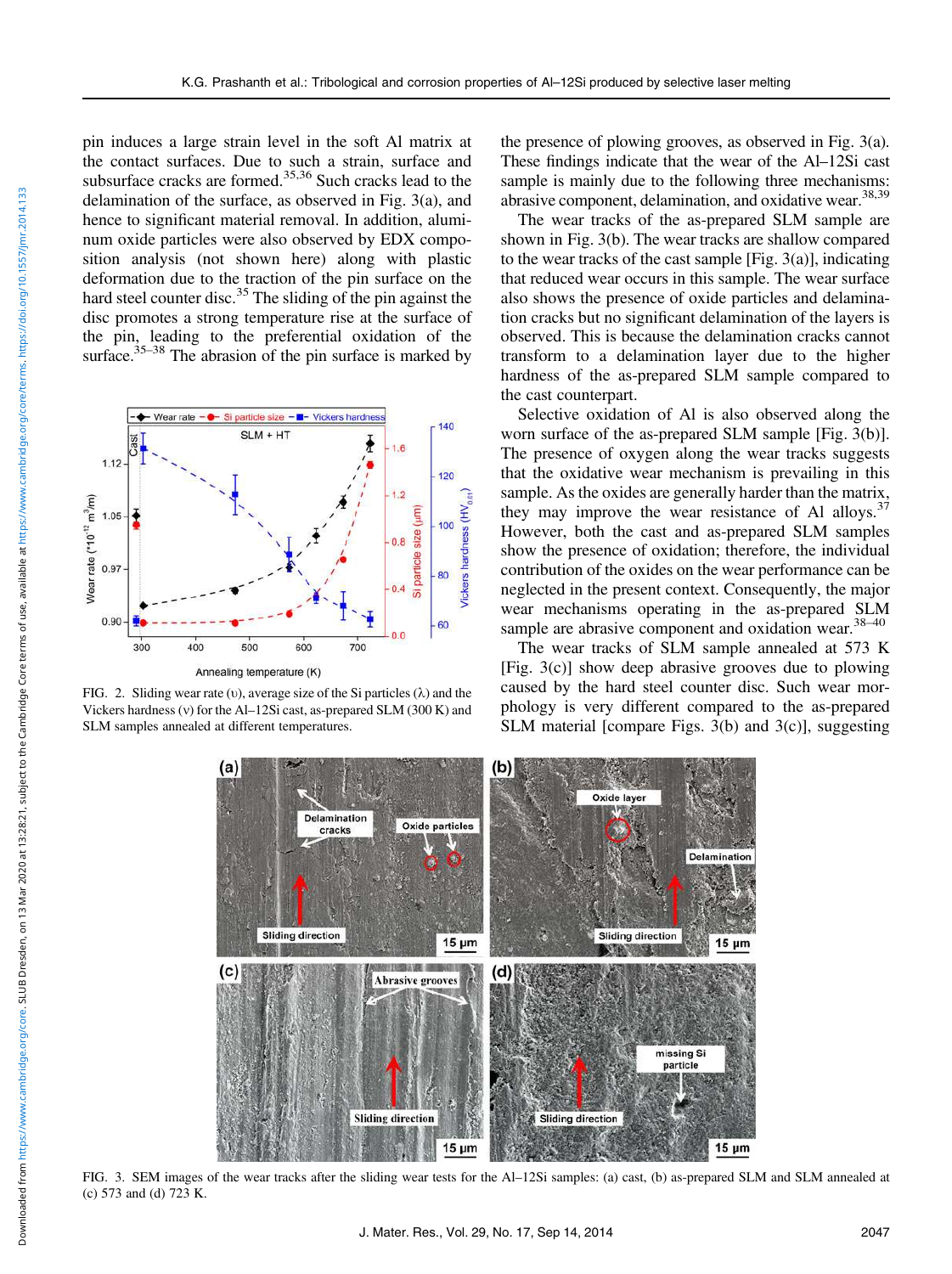different wear mechanisms operating in these two samples. Unlike the cast specimen, the SLM sample annealed at 573 K shows more pronounced abrasive grooves and plastic deformation. However, in contrast to the asprepared SLM material, no distinct delamination cracks are observed, owing to the decreased hardness and increased ductility of the heat-treated sample.<sup>25</sup> With further increase in the annealing temperature to 723 K, the specimens show more plastic deformation [Fig. 3(d)], corroborating the wear rate data in Fig. 2. In addition, removal of Si particles from the matrix has also been observed during sliding wear [Fig. 3(d)].

#### B. Fretting wear

The fretting wear results for Al–12Si samples as a function of the size of the Si particles are presented in Fig. 4. The amount of material removed (wear volume) is least for the as-prepared SLM sample. The fretting wear volume increases by increasing the Si particle size (and consequently by increasing the annealing temperature; compare Figs. 2 and 4). This behavior is remarkably similar to the trend observed for the corresponding sliding wear volume (also shown in Fig. 4). In contrasts, both the fretting and sliding wear volumes for the cast material do not follow the tendency shown by the SLM samples.

Figure 5 shows the OM images of the Al–12Si samples after fretting tests along with the corresponding depth profiles. As a result of the rubbing of the steel ball, all samples display approximately circular wear scars with depth increasing from the edges to the center. This is due to the degree of volume loss being high at the center and gradually decreases to zero toward the edges, which is characteristic for the fretting wear tests. $41-43$  The average diameter and the depth of the wear scar for the as-prepared



FIG. 4. Fretting (v) and sliding ( $\lambda$ ) wear volumes for the cast and SLM Al–12Si specimens as a function of the average Si particle size.

SLM sample are 770  $\pm$  50 µm and 25  $\pm$  1 µm, respectively [Figs. 5(a) and 5(b)]. Delamination of the surface along with abrasive wear acts as material removal mechanism for this material.

The wear scar of the cast sample [Fig.  $5(c)$ ] shows traces of plastic deformation and delamination especially at the center of the damaged area. The diameter and the depth of the wear scar for the cast sample are  $1220 \pm 50$  $\mu$ m and 57  $\pm$  2  $\mu$ m [Figs. 5(c) and 5(d)]; therefore larger than the wear scar observed for the as-prepared SLM material. This indicates that more material is removed in the cast material, confirming the results shown in Fig. 4. Different regions in the wear scar show different wear mechanisms: adhesive wear predominantly occurs at the center of the wear  $scar^{41,43}$  along with traces of severe plastic deformation, $43-45$  whereas along the sliding edges the main wear mechanism is found to be abrasive wear with some delamination cracks. This is in agreement with the mechanism proposed by Elleuch et  $aL$ ,<sup>42</sup> where material loss and the elimination of the wear surface during the fretting wear process is aided by the increased adhesion between the plastically deformed material and the steel ball. The increased adhesive tendency leads to mass transfer from the wear surface due to both adhesive wear and delamination.

The wear scar of the SLM sample annealed at 723 K [Figs. 5(e) and 5(f)] shows deeper depth of penetration (89  $\pm$  2 µm) as well as increased diameter of the wear scar  $(1550 \pm 30 \,\text{\textmu})$  compared to the cast and as-prepared SLM samples, indicating reduced wear resistance. The wear mechanism observed in the annealed sample is similar to the one operating in the cast material: plastic deformation and adhesive wear along the center and abrasive wear and delamination along the edges of the wear scar. $43-45$ 

#### C. Weight-loss tests

The weight-loss curves for the as-prepared SLM specimens as a function of the  $HNO<sub>3</sub>$  concentration are shown in Fig. 6(a). The samples show a weight-loss of  $0.31 \pm 0.04$  mg/cm<sup>2</sup>, 1.29  $\pm$  0.11 mg/cm<sup>2</sup>, and 5.72  $\pm$  $0.15 \text{ mg/cm}^2$  for 0.01, 0.1, and 1 M HNO<sub>3</sub>, respectively, after 14 days of immersion [Fig.  $6(a)$ ]. These results indicate that the weight-loss of the as-prepared SLM specimens increases by about four times for every one order of magnitude increase in the nitric acid concentration. The weight-loss curves of the as-prepared SLM samples are nonlinear for all the tested concentrations: the corrosion rates are initially (within 3 days) high and then they decrease with increasing immersion time. While for the more dilute electrolytes, i.e.,  $0.01$  and  $0.1$  M HNO<sub>3</sub>, the corrosion rate remains more or less constant after 3 days, in the 1 M  $HNO<sub>3</sub>$  electrolyte the corrosion rate increases again after approximately 10 days.

To evaluate the weight-loss, the samples were periodically removed from the acidic solution. This might affect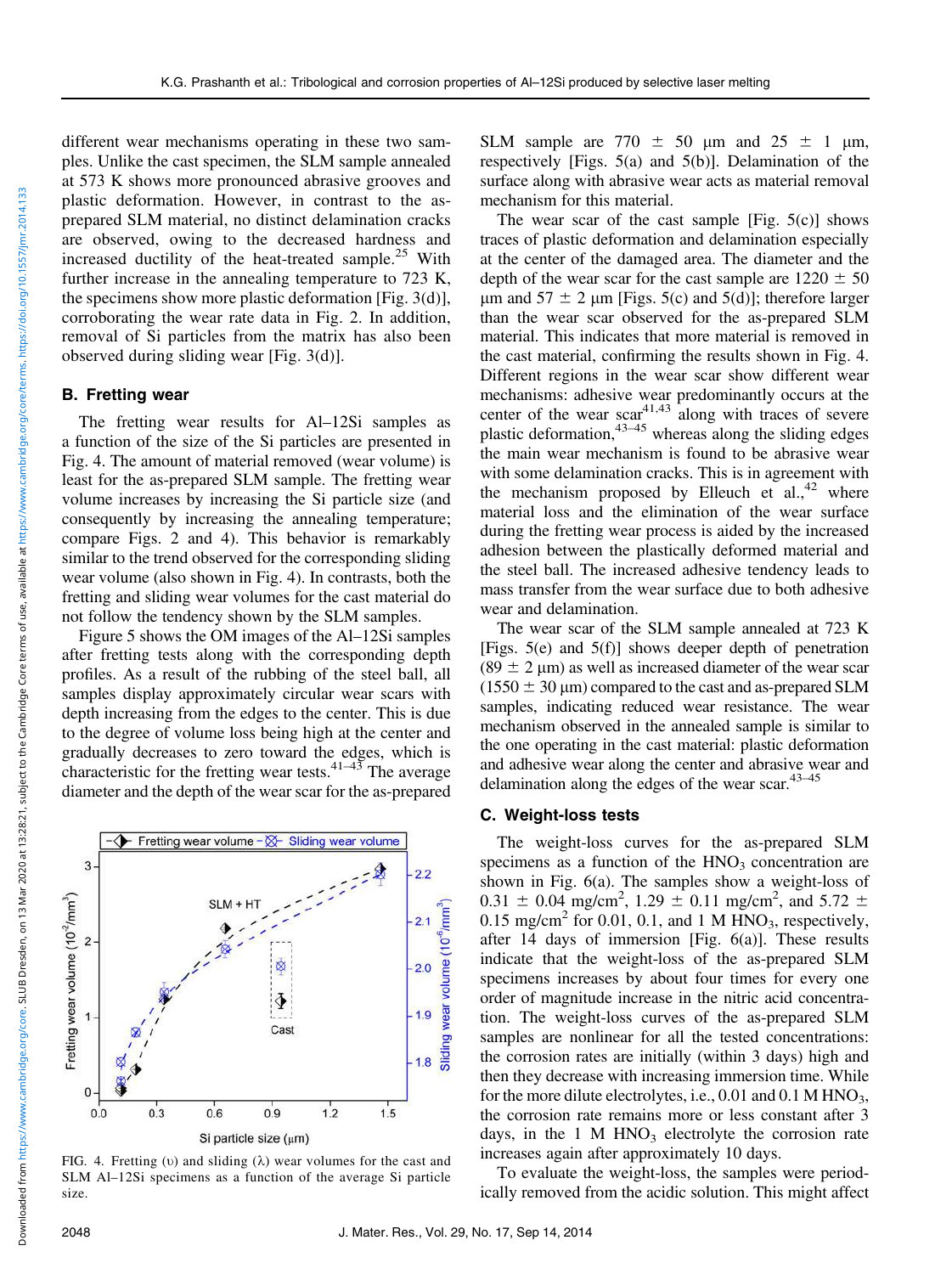

FIG. 5. OM images of the fretting wear scars and corresponding depth profiles for the Al–12Si samples: (a, b) as-prepared SLM, (c, d) cast, and (e, f) SLM annealed at 723 K.



FIG. 6. (a) Weight-loss curves for the as-prepared SLM samples as a function of the immersion time for three different  $HNO<sub>3</sub>$  concentrations  $(0.01, 0.1,$  and 1 M). (b) Weight-loss plots for the as-prepared SLM, cast, and SLM heat-treated samples as a function of time for the 1 M HNO<sub>3</sub> solution. (c) Weight-loss curve for the as-prepared Al–12Si SLM samples for 0.1 M HNO<sub>3</sub>, showing the different rates of corrosion as a function of the immersion time.

the corrosion process and, consequently, the corrosion rate. To clarify this aspect, three as-prepared SLM samples were kept continuously in a 1 M  $HNO<sub>3</sub>$  solution for 14 days. The weight-loss was found to be  $5.49 \pm 0.21$  mg/cm<sup>2</sup>,

which is similar to the value observed when the same process is interrupted periodically  $(5.72 \pm 0.15 \text{ mg/cm}^2)$ . This demonstrates that the periodic interruption of the corrosion tests has a minimal effect of the weight-loss.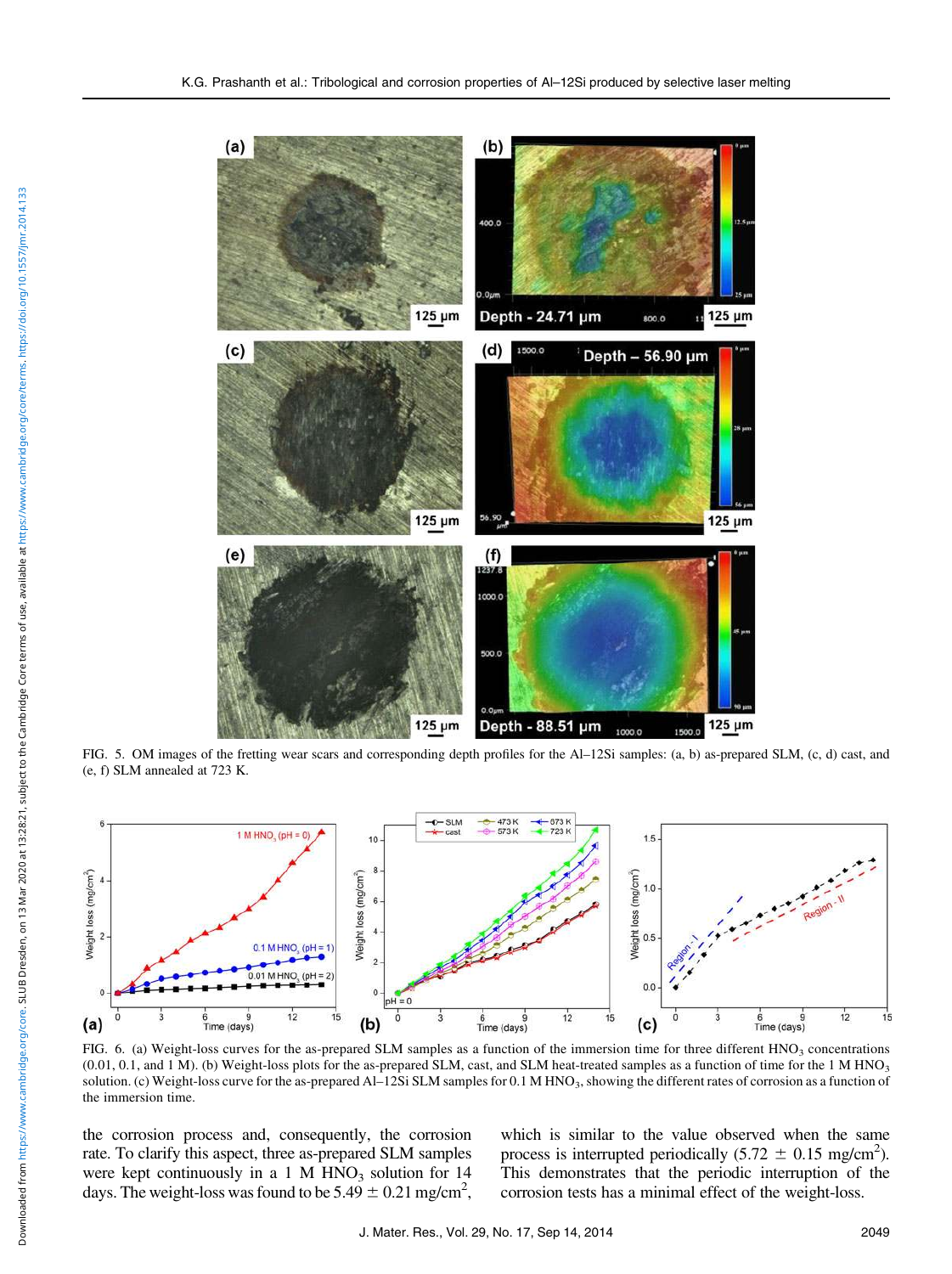Figure 6(b) presents the weight-loss curves for the as-prepared SLM, cast, and SLM heat-treated specimens in 1 M HNO<sub>3</sub> solution. The weight-loss curve for the as-prepared SLM and the cast specimens are very similar, suggesting that the corrosion behavior exhibited by these materials is comparable, even though the initial microstructures of these samples are different (cellular for the as-prepared SLM material and eutectic for the cast sample, as shown in Fig. 1). The weight-loss gradually increases with increasing annealing temperature for the SLM samples; a weight-loss of  $10.68 \pm 0.26$  mg/cm<sup>2</sup> is observed for the material heat-treated at 723 K, which is two times higher than the SLM sample in the as-prepared condition.

Figure 7 shows the cross-section of the as-prepared SLM samples exposed for 14 days to acidic solutions with three different  $HNO<sub>3</sub>$  concentrations. The corroded surfaces of the as-prepared SLM material display a porous-like cellular structure with pore size increasing with increasing  $HNO<sub>3</sub>$  concentration. This suggests that preferential corrosion of Al or Si occurs in these samples. Comparing the structure observed in Fig. 7 to the cellular microstructure shown in Fig. 1, reveals that the remaining phase in the corroded materials is Si and that Al is corroded out under the acidic environment.

Figure 8 shows the corroded surfaces of the Al–12Si SLM heat-treated at 673 K [Figs. 8(a) and 8(b)] and cast [Figs. 8(c) and 8(d)] samples after 14 days of immersion in 1 M HNO<sub>3</sub>. As shown in Fig. 7, the as-prepared SLM sample shows a porous cellular structure after corrosion resulting from the selective corrosion of Al. However, the

SLM heat-treated samples undergo a microstructural transformation<sup>25</sup> from cellular for the as-prepared SLM sample to composite-like microstructure, consisting of Si particles dispersed in the Al matrix. The SLM sample annealed at 673 K shows an average Si particle size of  $0.656 \pm 0.17$  µm.<sup>25</sup> Figures 8(a) and 8(b) show Si particles in the same size range  $(0.65 \mu m)$ . The Si particles are isolated and are weakly attached to the surface of the samples as a result of the dissolution of the surrounding Al matrix. Corrosion of the Al matrix is not uniform and proceeds via a multitude of local dissolution events leading to the formation of pitting-like features. Those pits are clearly visible in the low magnification image shown in Fig. 9. It can be observed that the pits are formed throughout the surface of the sample. However, the size distribution of the pits is nonuniform, displaying diameters of the pits ranging from 5 to 50  $\mu$ m.

The corroded surface of the cast sample [Figs. 8(c) and 8 (d)] is in the form of an array of closely spaced Si platelets with length in the range  $15-40 \mu m$  resulting from corrosion of Al from the eutectic microstructure. It is interesting to note that the corroded surface of the SLM, SLM heattreated, and cast samples are completely different.

#### IV. DISCUSSION

#### A. Wear experiments

The volume loss  $(V_s)$ , which is proportional to the wear rate  $Q_s$  [cf. Eq. (1)], is inversely proportional to the hardness of the material. The current system also obeys



FIG. 7. Microstructure of the Al–12Si as-prepared SLM samples after 14 days of immersion in (a, b) 0.01 M HNO<sub>3</sub> (pH = 2), (c, d) 0.1 M HNO<sub>3</sub> ( $pH = 1$ ), and (e, f) 1 M HNO<sub>3</sub> ( $pH = 0$ ) solutions.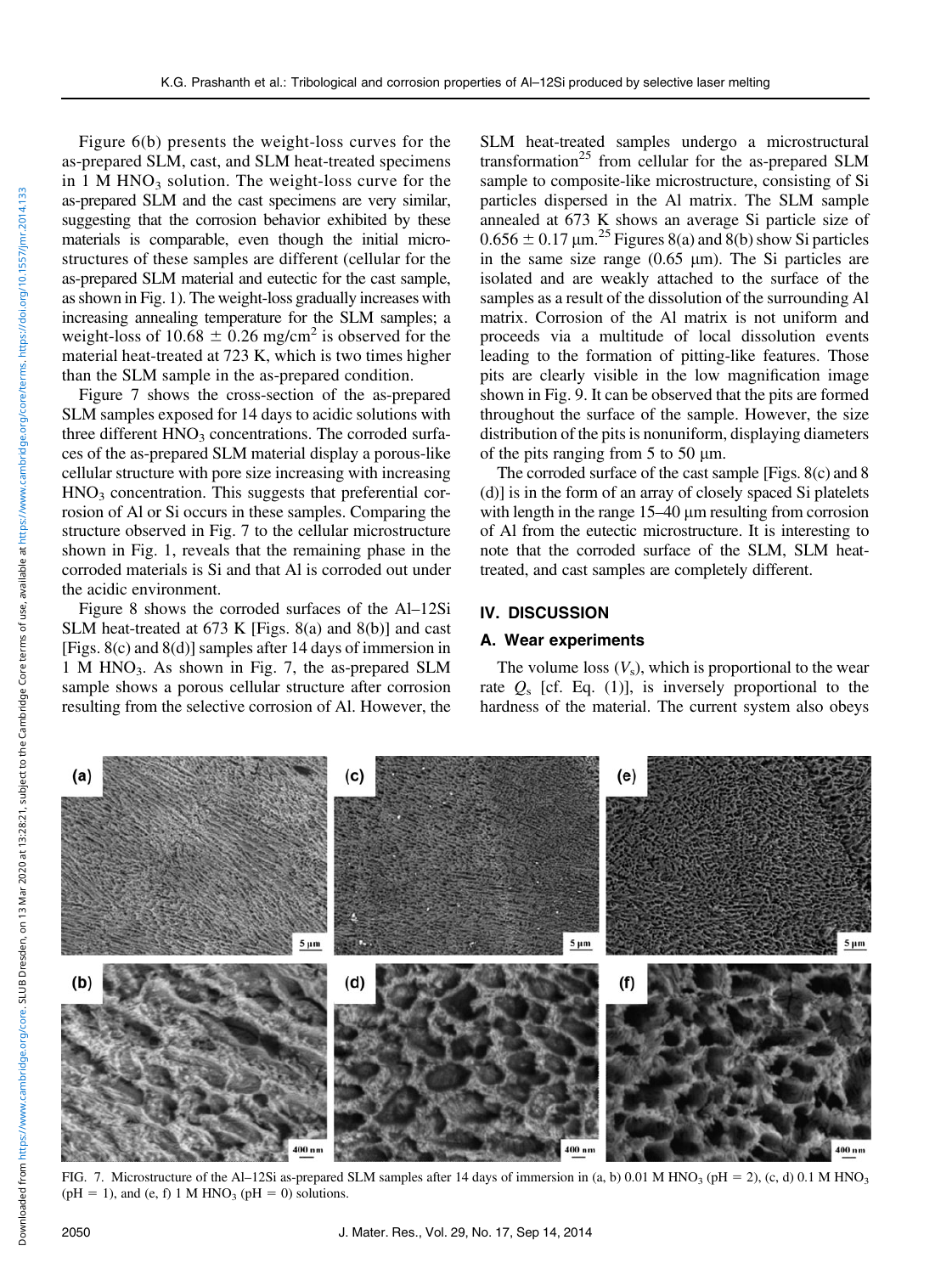

FIG. 8. Microstructure of the Al–12Si (a, b) SLM heat-treated at 673 K and (c, d) cast samples after 14 days of immersion in 1 M HNO<sub>3</sub> solution.



FIG. 9. Corroded surface of the Al–12Si SLM specimen annealed at 673 K after 14 days of immersion in  $1 M HNO<sub>3</sub>$  solution.

Eq. (2): where the wear rate of the SLM samples increases with decreasing hardness (Fig. 2). This is a direct consequence of the microstructure evolution during heating of the present SLM samples: the hardness decreases with increasing size of the Si particles as a result of the annealing treatment (Fig. 10). In addition, the hardness and, therefore, the wear rate of the SLM samples decrease with decreasing average density of the Si particles (Fig. 10), in agreement with previous works reporting that the good dispersion of the hard particles in the matrix leads to improved wear properties. $46-48$  The same conclusions can be drawn for the fretting wear (Fig. 4).

Figure 11 compares the wear rates of Al–Si alloys produced by different techniques, as a function of the Si content.35,36,49–<sup>51</sup> Similar wear testing parameters are chosen, aiding for the direct comparison with the present materials, except for the spray-formed Al–Si samples with Si content between 13 and 22 wt.%, $35$  where the sliding speed is 0.3 m/s. Despite the slower sliding speed with respect to the present work (1 m/s) and the larger Si content, the wear rates of these samples are higher than the as-prepared SLM sample.

Prasad et al.<sup>50</sup> have estimated the wear rate of Al–23.5Si alloys produced by gravity and pressure die-casting. The wear rate of the Al–23.5Si sample produced by gravity casting (indicated by an arrow in Fig. 11) is 50% higher than the present as-prepared SLM sample, whereas the sample produced by pressure die-casting shows a similar wear rate even though the Si content is about 2 times larger.

Torabian et al.<sup>51</sup> have studied the sliding wear of binary Al–Si alloys with Si content ranging from 2 to 20 wt.% produced by chill casting. As expected, the wear rate of the chill-cast materials decreases with increasing hard Si phase (Fig. 11). Like SLM, the chill casting technique can also achieve high cooling rates.<sup>51</sup> As a result, the wear rate of the chill-cast Al–12.5Si alloy is similar to that of the as-prepared Al–12Si SLM alloy. Except for the alloys produced by chill casting,<sup>51</sup> all the other Al–Si alloys compared herewith<sup>34,48,49</sup> have higher wear rates than the as-prepared SLM material. This indicates that the microstructural refinement achievable by SLM processing not only leads to a significant strengthening of the Al–12Si alloy, $2^5$  but also induces remarkable tribological properties.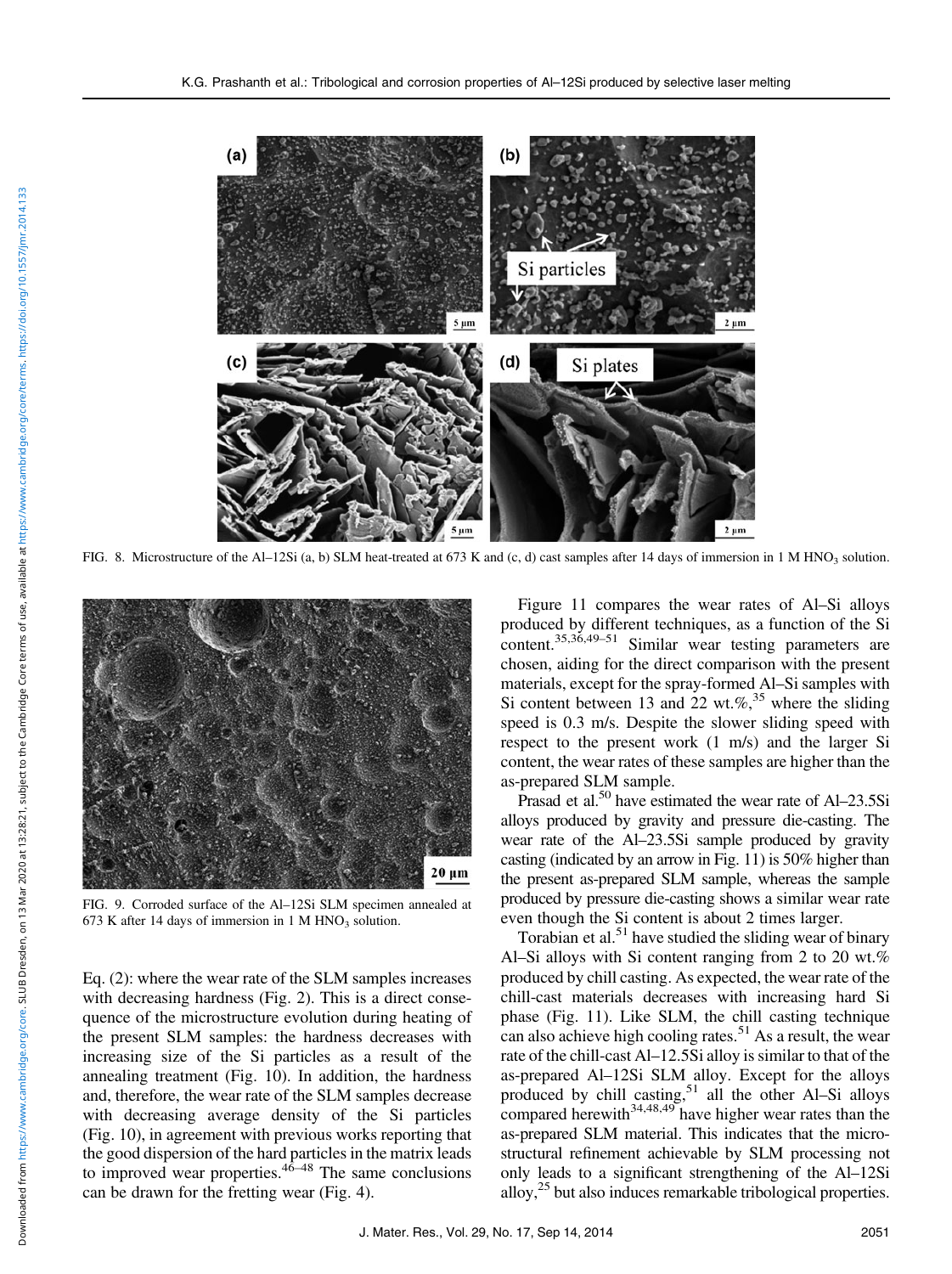

FIG. 10. Influence of the size (v) and density  $(\lambda)$  of the Si particles on the hardness of the Al–12Si SLM samples.



FIG. 11. Wear rates of Al–Si alloys produced by different techniques as a function of the Si content.

#### B. Corrosion experiments

Figure 12 shows the Pourbaix diagrams for Al and  $Si^{52}$ . The concentrations of  $HNO<sub>3</sub>$  used in the present study  $(0.01, 0.1,$  and 1 M) correspond to pH values of 2, 1, and 0, respectively. At these pH levels, the Pourbaix diagrams suggest the dissolution of Al in the form of  $Al<sup>3+</sup>$  ions [Fig. 12(a)]. On the contrary, the most favored state for Si is  $SiO<sub>2</sub>$ , which may act as a passive film blocking further oxidation of the Si atoms [Fig. 12(b)]. Hence, in the Al–Si system, the contact with  $HNO<sub>3</sub>$  leads to selective corrosion in the form of Al dissolution and to the formation of a passive  $SiO<sub>2</sub>$  layer. This explains why in the present

study the Al rich phase corrodes out, while the Si rich phase remains intact.

Figure 6(c) shows the weight-loss curve for the as-prepared SLM sample immersed in  $0.1$  M  $HNO<sub>3</sub>$ over the period of 14 days at a higher magnification. As already observed in Fig. 6(a), the corrosion rate is not constant throughout the 14 days period. Instead, it shows a higher corrosion rate in the initial period of 3 days [corresponding to region  $- I$  in Fig. 6(c)] and a reduced corrosion rate for the rest of the period (region  $-$  II). Similar behavior is observed for the cast samples and SLM specimens heat-treated at 473 and 573 K [Fig. 6(b)]. In contrast, this behavior is not observed for the SLM samples heat-treated at 673 and 723 K.

This behavior can be explained with the help of the schematic illustrations shown in Fig. 13. As a result of the rapid solidification during SLM, the as-prepared SLM material has a cellular microstructure consisting of a supersaturated primary Al-rich phase with residual Si segregated at the cellular boundaries [Fig. 1(a)]. In accordance with the Pourbaix diagrams presented above, the Al atoms from the Al-rich phase may be expected to dissolve in the electrolyte as  $Al^{3+}$  ions, while the Si atoms are oxidized to  $SiO<sub>2</sub>$ , which remains on the sample surface. As shown in Fig. 7, the cellular boundaries (now  $Si/SiO<sub>2</sub>$ ) observed in the SLM as-prepared samples are mechanically stable and remain attached to the sample surface. Hence, the continuous boundary network of Si prevails during the corrosion process. This phenomenon is observed in the first 3 days of the corrosion process [region  $-$  I in Fig. 6(c)].

Once the first layer of the Al-rich phase is removed from the surface of the material, the presence of the continuous Si network hinders the access of the  $HNO<sub>3</sub>$ electrolyte to the subsequent layers. This restricted access may limit the transport rate of  $Al^{3+}$  away from the corroding interface and toward the bulk of the electrolyte, consequently decreasing the corrosion rate, as observed in region II. On the other hand, the heat-treated SLM samples, especially the materials annealed at 673 and 723 K, do not show a significant variation of the corrosion rate with the immersion time. In these samples, Si is present as isolated particles within the Al matrix.<sup>25</sup> Again, during corrosion in  $HNO<sub>3</sub>$ , the Al atoms are oxidized to  $Al<sup>3+</sup>$  ions and are removed from the surface of the sample. Although the Si particles are not dissolved in the electrolyte due to passivation, they are no longer interconnected as in the as-prepared SLM material, and thus are easily detached from the surface once the surrounding Al matrix is corroded (Fig. 13). This process is continuous and, hence, corrosion takes place at a constant rate during the testing period, leading to pits throughout the samples' surface.

In the Al–12Si SLM samples, Si is gradually rejected from the supersaturated Al with increasing annealing temperature to form small Si particles.<sup>25</sup> At the same time,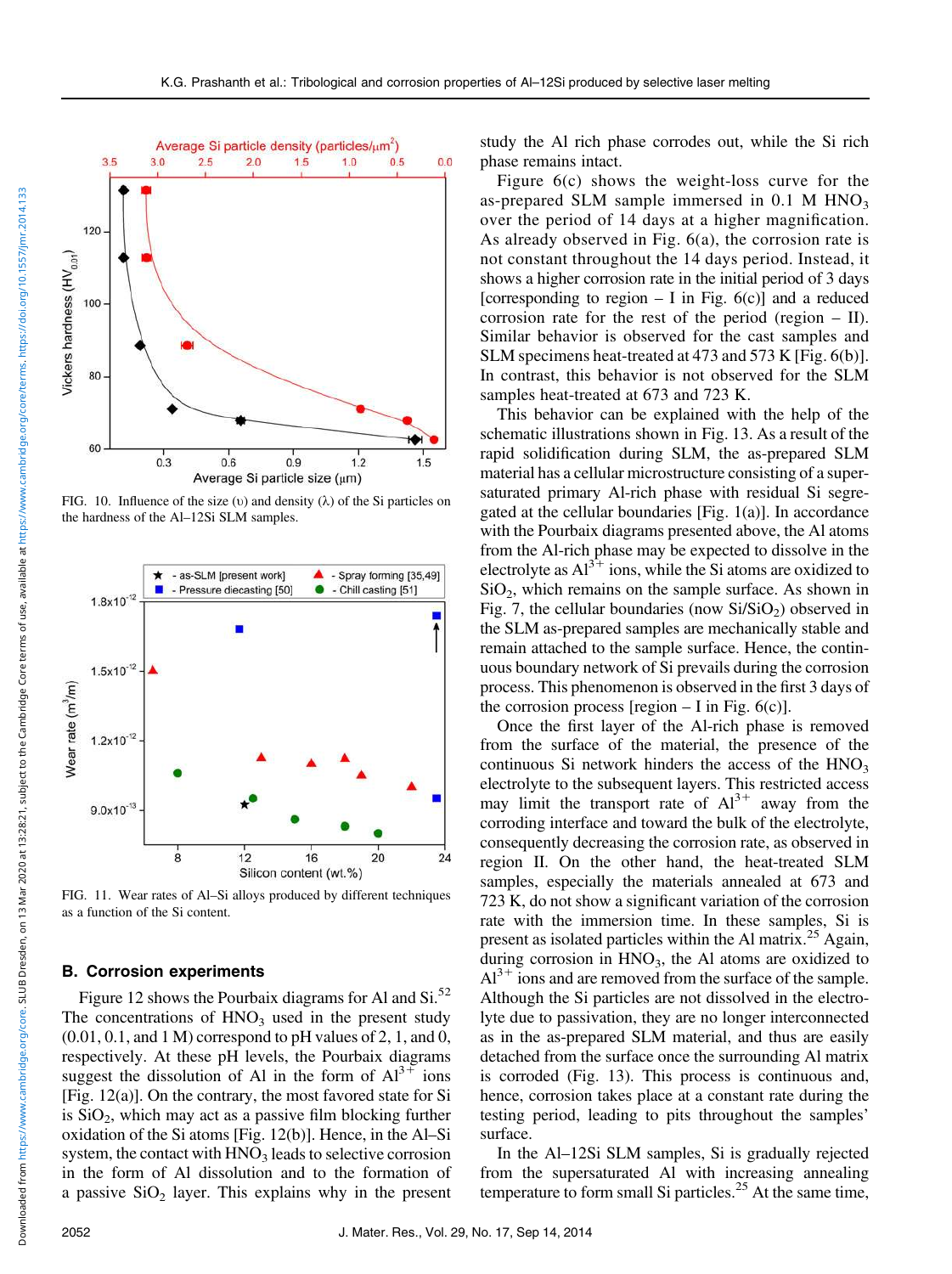

FIG. 12. Pourbaix diagrams for (a) aluminum and (b) silicon, showing the regions of corrosion, immunity, and passivation (after Ref. 52).



FIG. 13. Schematic illustrations showing the corrosion behavior in Al–12Si as-prepared SLM, heat-treated SLM, and the cast samples under acidic environment.

the Si cellular boundaries also transform into Si particles.<sup>25</sup> The particulate morphology of free Si in the heat-treated samples explains well the increase of the corrosion rate with annealing temperature: as the annealing temperature increases, the amount of free Si in the form of isolated particles increases and their detachment due to the corrosion of the surrounding Al matrix contributes to the weight loss.

Contrary to the heat-treated SLM samples, the cast material shows a very similar weight-loss curve with respect to the as-prepared SLM samples. The cast material displays a eutectic microstructure [Fig. 1(a)] with a larger amount of free Si and, consequently, with a smaller Si content in the Al-rich phase compared to the as-prepared SLM samples. This indicates that the connectivity of the free Si plays a more important role for the corrosion rate than the solubility of Si in Al. Therefore, a similar two-stage mechanism as proposed for the as-prepared SLM material may be used to explain the corrosion features of the cast samples. In the region  $-$  I, the removal of Al takes place selectively from the surface of the sample. In the region – II, the access of  $HNO<sub>3</sub>$  to Al is restricted by the Si platelets, leading to the observed decrease of corrosion rate.

#### V. SUMMARY

The tribological and corrosion properties of the Al–12Si samples processed by SLM have been evaluated through

sliding and fretting wear, and immersion corrosion tests. The results reveal that the as-prepared SLM samples show better wear resistance than their cast counterparts, whereas they display similar corrosion behavior. Both the wear and corrosion properties deteriorate with annealing treatments. The deterioration of the wear properties is attributed to the growth of the Si particles, which reduces the resistance of the Al–12Si material against sliding and fretting wear. The corrosion resistance is reduced as a result of the loss of the connectivity between the Si particles, which in turn allows easier access of the corroding medium to the Al phase.

#### ACKNOWLEDGMENTS

The authors would like to thank Prof. Wei Wen Zhang and Yu Xuan Liu for the help and support for conducting the fretting wear experiments. Authors also would like to acknowledge Natural Science Foundation of China (GD-NSFC) Foundation (U1034001) for their funding support to conduct fretting wear experiments at School of Mechanical and Automotive Engineering, South China University of Technology, Guangzhou 510640, China.

#### REFERENCES

- 1. J.R. Davis: Aluminum and Aluminum Alloys (ASM International, OH, 1993).
- 2. V.C. Srivastava, R.K. Mandal, and S.N. Ojha: Microstructure and mechanical properties of Al–Si alloys produced by spray forming process. Mater. Sci. Eng., A 304–306, 555 (2001).
- 3. J. Zhou, J. Duszczyk, and B.M. Korevaar: Microstructural features and final mechanical properties of the iron-modified Al-20Si-3Cu-1 Mg alloy product processed from atomized powder. J. Mater. Sci. 26, 3041 (1991).
- 4. F. Grosselle, G. Timelli, and F. Bonollo: Doe applied to microstructural and mechanical properties of Al-Si-Cu-Mg casting alloys for automotive applications. Mater. Sci. Eng., A 527, 3536 (2010).
- 5. W. Kasprzak, B.S. Amirkhiz, and M. Niewczas: Structure and properties of cast Al-Si based alloy with Zr-V-Ti additions and its evaluation of high temperature performance. J. Alloys Compd. 595, 67 (2014).